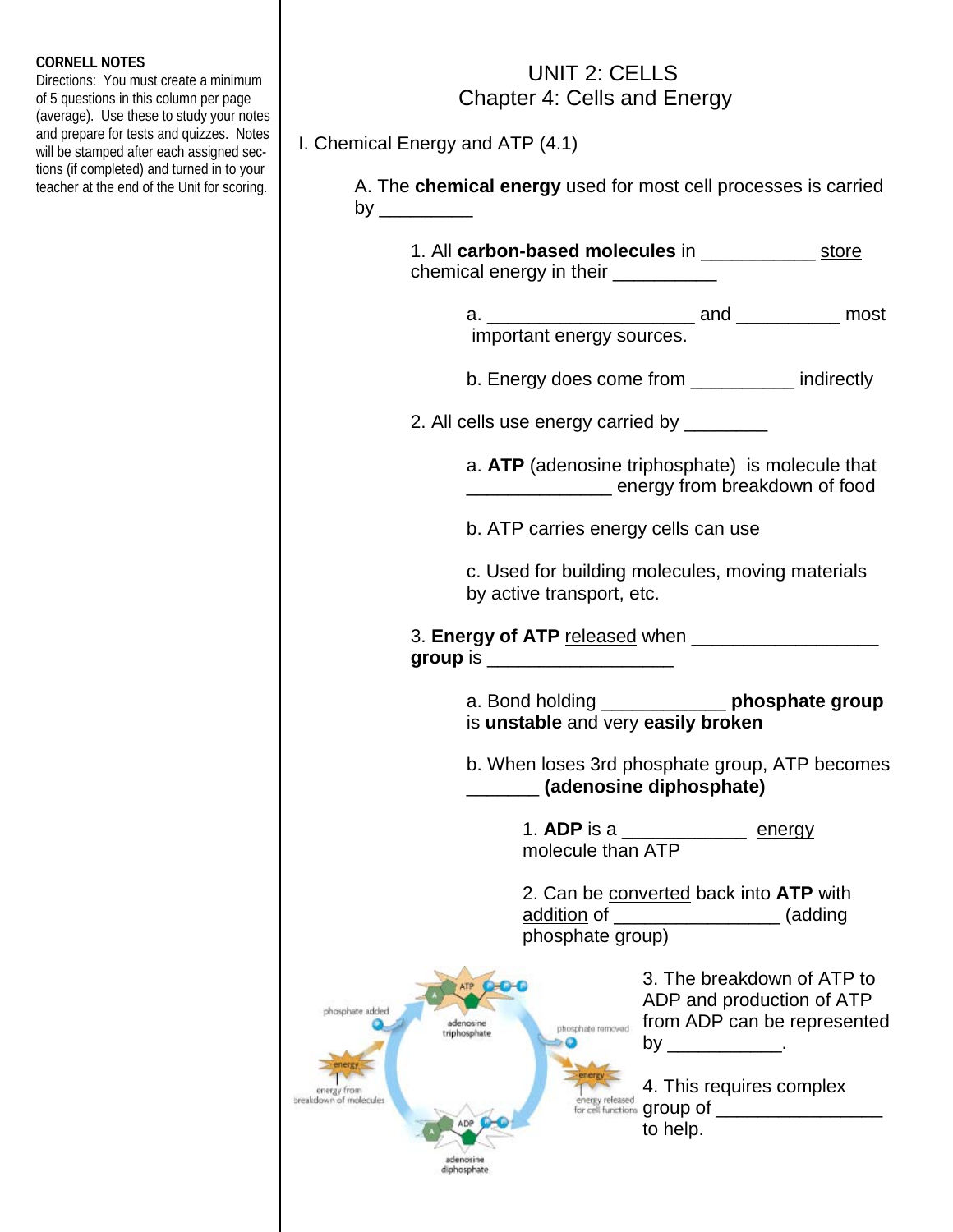|                                                                                              | B. Organisms break down ____________________-based molecules                                               |
|----------------------------------------------------------------------------------------------|------------------------------------------------------------------------------------------------------------|
|                                                                                              |                                                                                                            |
| 1. Food you eat ________ ______ contain ATP                                                  |                                                                                                            |
|                                                                                              | a. Food must first be __________________(break down into smaller molecules)                                |
| (calories)                                                                                   | b. Foods provide different amounts of __________                                                           |
|                                                                                              | 2. Number of ATP molecules depends on __________ of<br>molecule broken down (Carbohydrate, Protein, lipid) |
|                                                                                              | a. ___________________________________ most commonly                                                       |
| broken down to make ATP                                                                      |                                                                                                            |
| molecules of ATP                                                                             | b. Break down of ______________________ yields ______                                                      |
|                                                                                              | 3. ______________ store about 80% of energy in your body                                                   |
|                                                                                              | a. When broken down, yield the most ATP                                                                    |
| molecules of ATP                                                                             | b. A typical <b>triglyceride</b> yields about _______                                                      |
|                                                                                              | 4. __________ have about as much ATP as carbohydrates                                                      |
| a. Less likely to be broken down                                                             |                                                                                                            |
|                                                                                              | b. Amino acids needed to build new _____                                                                   |
| 5. Plants also need ATP                                                                      |                                                                                                            |
|                                                                                              | a. Plants do not _________ to obtain energy                                                                |
| (make sugars from sunlight)                                                                  |                                                                                                            |
| C. A few types of organisms do not need sunlight and<br>photosynthesis as a source of energy |                                                                                                            |
| energy (sugars)                                                                              | 1. Some organisms use ____________________ to produce                                                      |
|                                                                                              | 2. Used by organisms in _________________________________ vents                                            |
|                                                                                              | to produce ATP                                                                                             |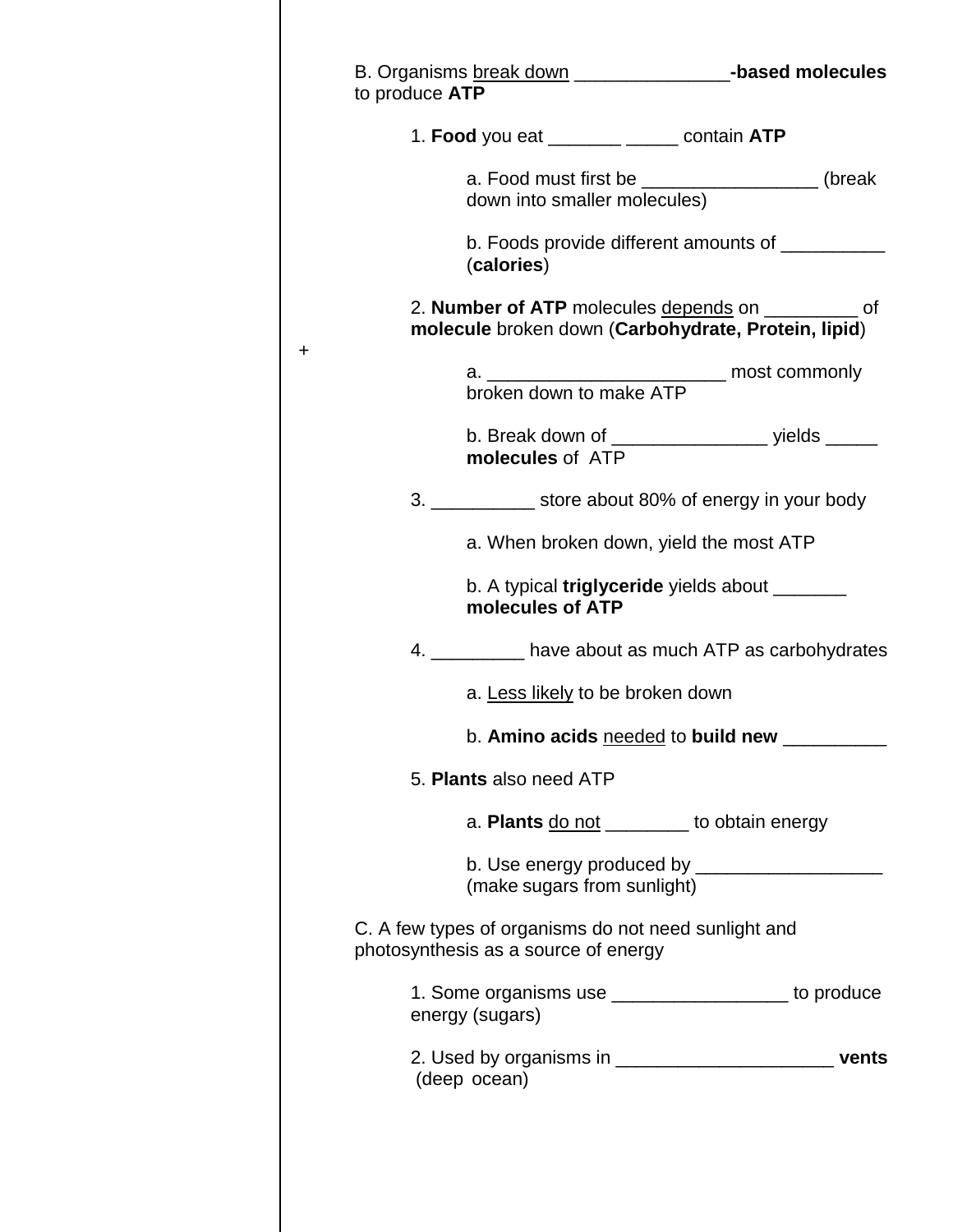| II. Overview of Photosynthesis (4.2)                     |                            |  |                                                                                                 |  |
|----------------------------------------------------------|----------------------------|--|-------------------------------------------------------------------------------------------------|--|
|                                                          |                            |  | A. Photosynthetic organisms are _________________                                               |  |
|                                                          |                            |  | 1. Producers make their own source of _______ energy                                            |  |
|                                                          |                            |  | 2. ______________ use photosynthesis and are producers                                          |  |
|                                                          | that store chemical energy |  | a. photosynthesis is process that captures<br>energy from ________________ to make sugars       |  |
|                                                          |                            |  | b. Uses ___________________light made up of<br>several ________________(wavelengths) of light.  |  |
|                                                          |                            |  | 1). Plants use molecule in chloroplast                                                          |  |
|                                                          |                            |  | 2). Two main types of chlorophyll                                                               |  |
|                                                          |                            |  | a. Chlorophyll a and chlorophyll b                                                              |  |
|                                                          |                            |  | b. Absorb mostly _______ and<br>_________ wavelengths.                                          |  |
|                                                          |                            |  | c. Plants appear _______ because<br>reflect green light (not absorbed)                          |  |
|                                                          |                            |  |                                                                                                 |  |
|                                                          |                            |  | 1. Most of chloroplast are in ____________ cells                                                |  |
|                                                          | photosynthesis             |  | 2. _________ main parts of chloroplasts needed for                                              |  |
|                                                          |                            |  | a. ______________- stacks of coin-shaped, membrane-<br>enclosed compartments called thylakoids. |  |
| b. <b>Membrane</b> in thylakoids contain _______________ |                            |  |                                                                                                 |  |
|                                                          |                            |  | c. Stroma is the _________ that surrounds grana                                                 |  |
|                                                          |                            |  | C. Photosynthesis occurs in ______ main stages                                                  |  |
|                                                          |                            |  |                                                                                                 |  |
|                                                          | of thylakoids              |  | a. Occurs within and across _______________                                                     |  |
|                                                          |                            |  | b. ____________ and ____________________ are needed.                                            |  |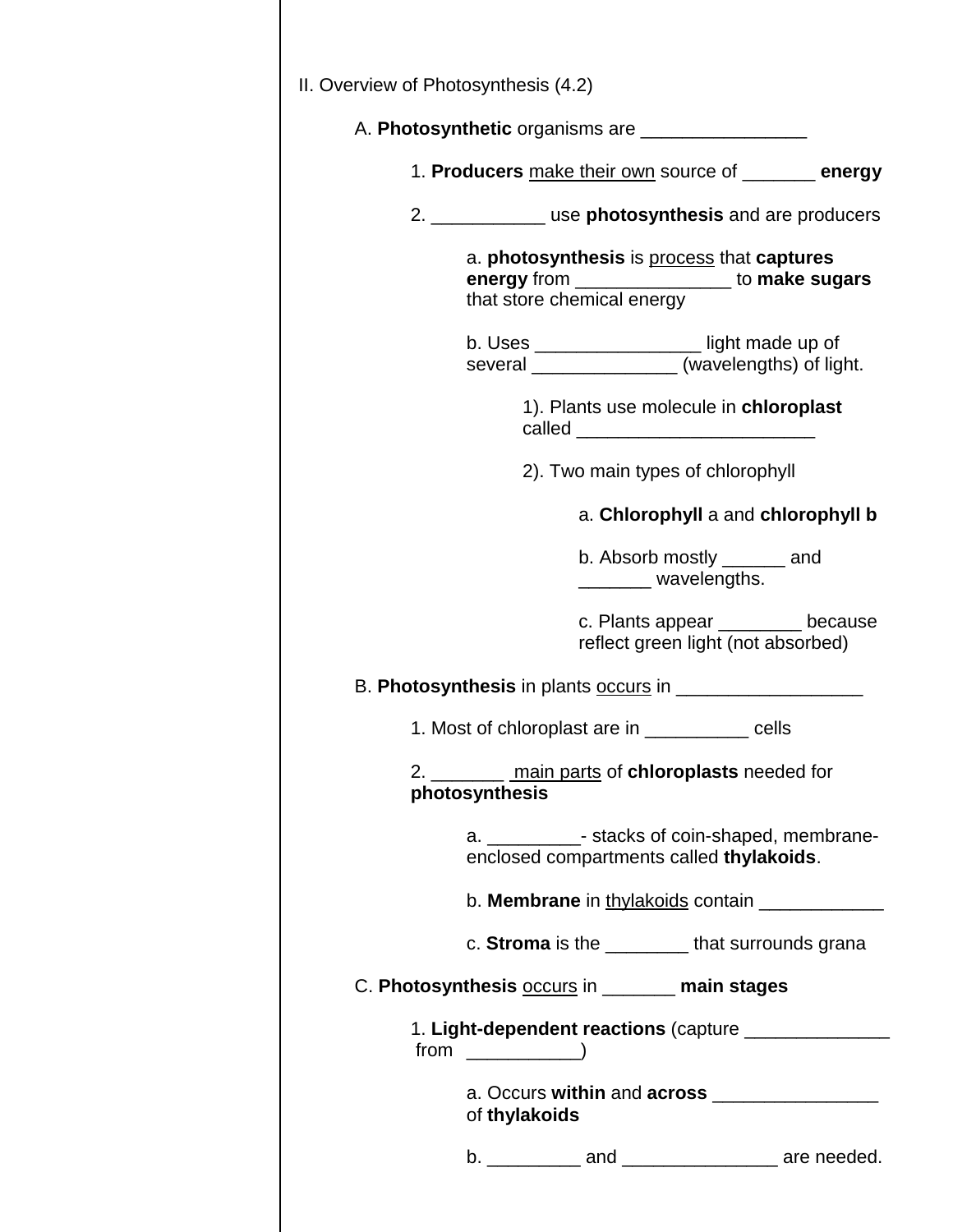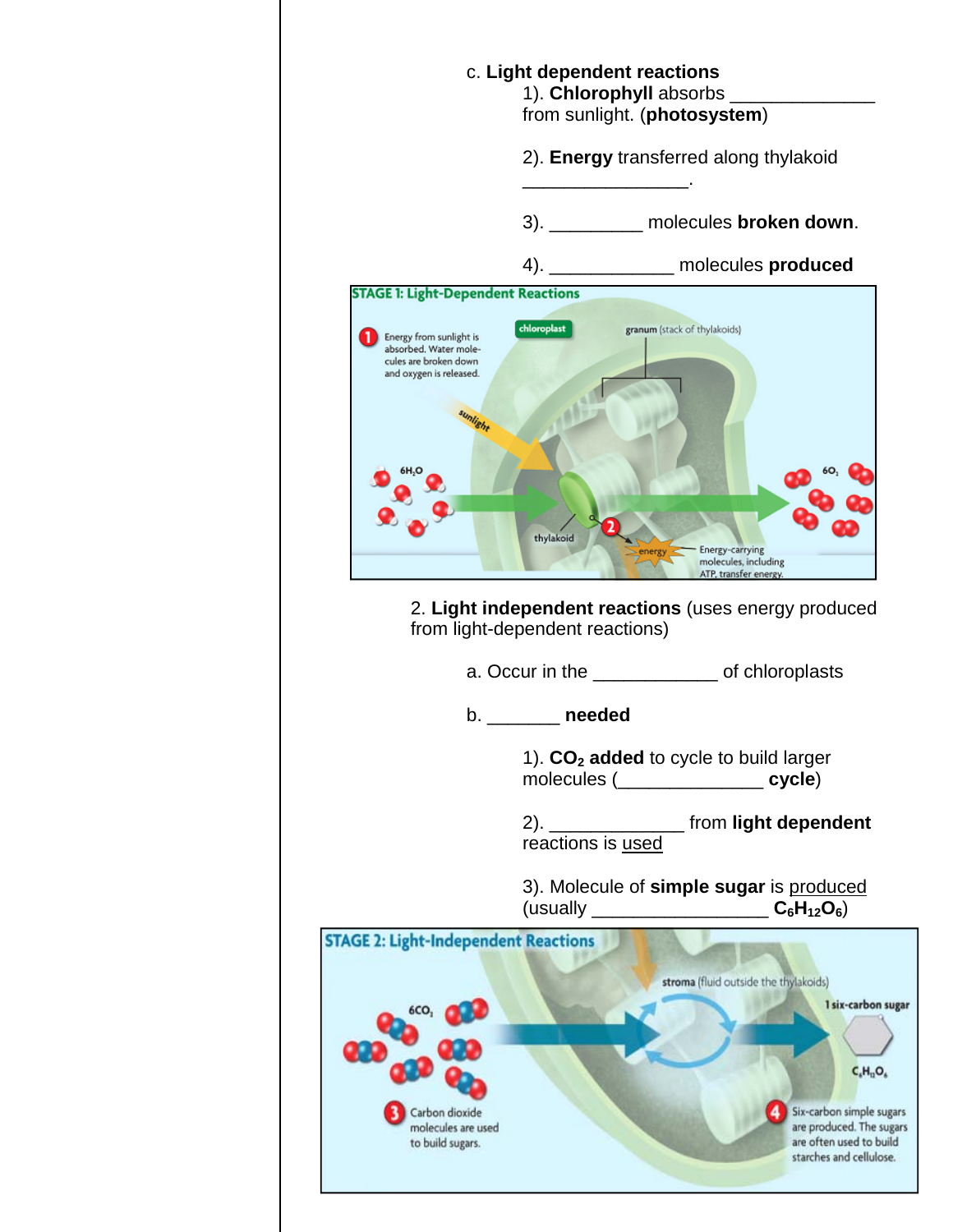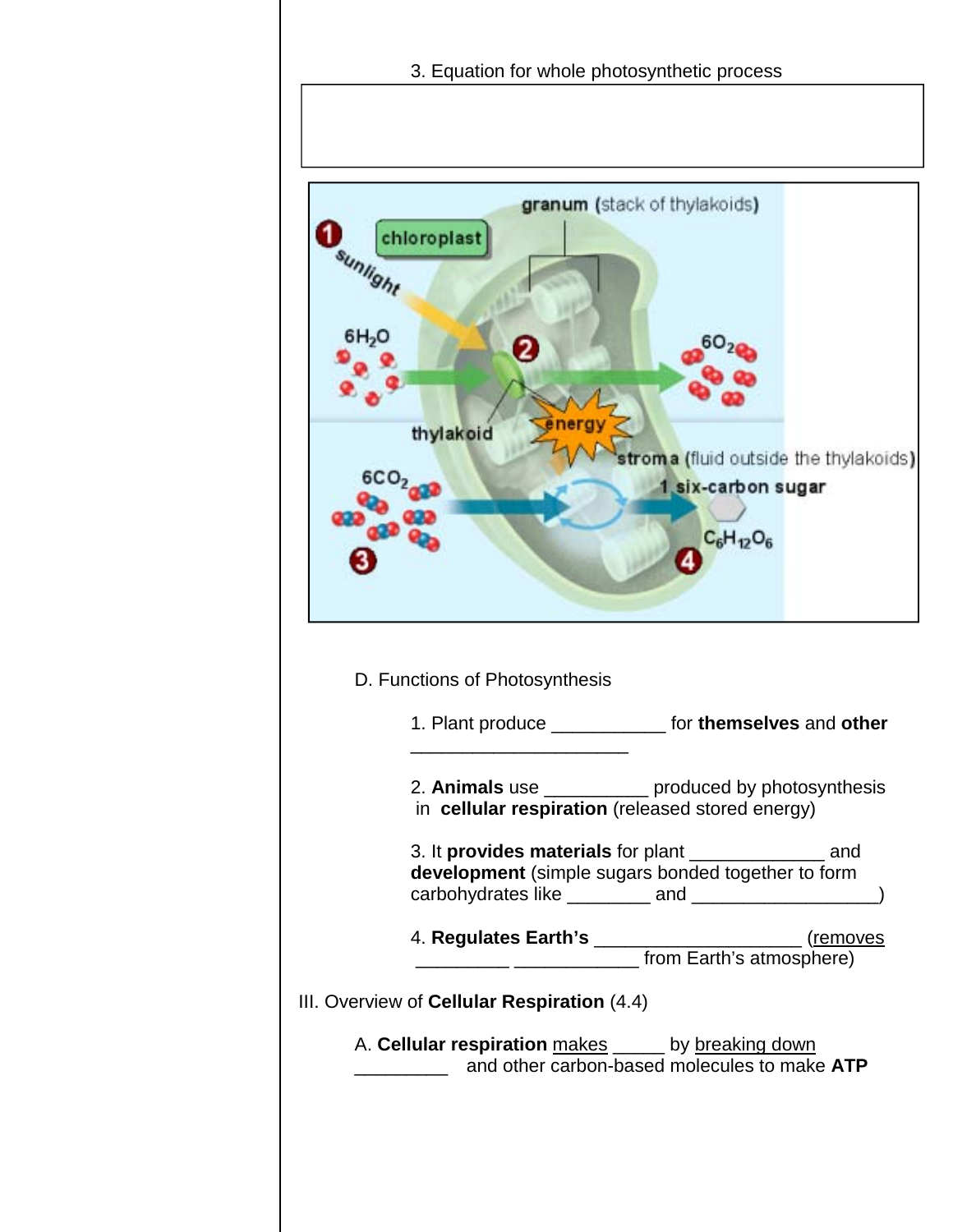| 1. Cellular respiration is ______________ (requires oxygen)                                                                                                                        |  |  |  |  |
|------------------------------------------------------------------------------------------------------------------------------------------------------------------------------------|--|--|--|--|
| 2. Takes place in ________________ (cells "powerhouse")                                                                                                                            |  |  |  |  |
| B. Process starts with ____________ (means "glucose breaking")                                                                                                                     |  |  |  |  |
| 1. 6-carbon glucose broken into two 3-carbon molecules<br>of ____________ ________                                                                                                 |  |  |  |  |
| 2. Produces _____ molecules of ATP (makes 4, but uses<br>$2$ ATP = net of 2 ATP)                                                                                                   |  |  |  |  |
| 3. ________________ process (does not require oxygen)                                                                                                                              |  |  |  |  |
| 4. Takes place in _____________________                                                                                                                                            |  |  |  |  |
| 5. Products of glycolysis used in respiration process.                                                                                                                             |  |  |  |  |
| $ADP \leq 2$ ATP                                                                                                                                                                   |  |  |  |  |
| 000000                                                                                                                                                                             |  |  |  |  |
| glucose<br>2 three-carbon molecules                                                                                                                                                |  |  |  |  |
| C. Cellular respiration is like _____ image of photosynthesis                                                                                                                      |  |  |  |  |
| 1. Chemical equation for cellular respiration is basically                                                                                                                         |  |  |  |  |
| 2. Structures in chloroplast and mitochondria are                                                                                                                                  |  |  |  |  |
| D. Cellular Respiration takes place in __<br>main stages                                                                                                                           |  |  |  |  |
| 1. ______________ cycle- takes place in interior space of<br><u> 1989 - Johann Barn, mars ann an t-Amhair an t-Amhair an t-Amhair an t-Amhair an t-Amhair an t-Amhair an t-Amh</u> |  |  |  |  |
| a. ___-carbon molecules produced in glycolysis<br>are broken down in a cycle of chemical reactions                                                                                 |  |  |  |  |
| b. _________________ _____________ is given off $(CO_2)$                                                                                                                           |  |  |  |  |
| "charged" molecules- NADH and FADH <sub>2</sub> )                                                                                                                                  |  |  |  |  |
| 2. Electron Transport Chain-                                                                                                                                                       |  |  |  |  |
| a. Takes place in ____________ membrane                                                                                                                                            |  |  |  |  |
|                                                                                                                                                                                    |  |  |  |  |
|                                                                                                                                                                                    |  |  |  |  |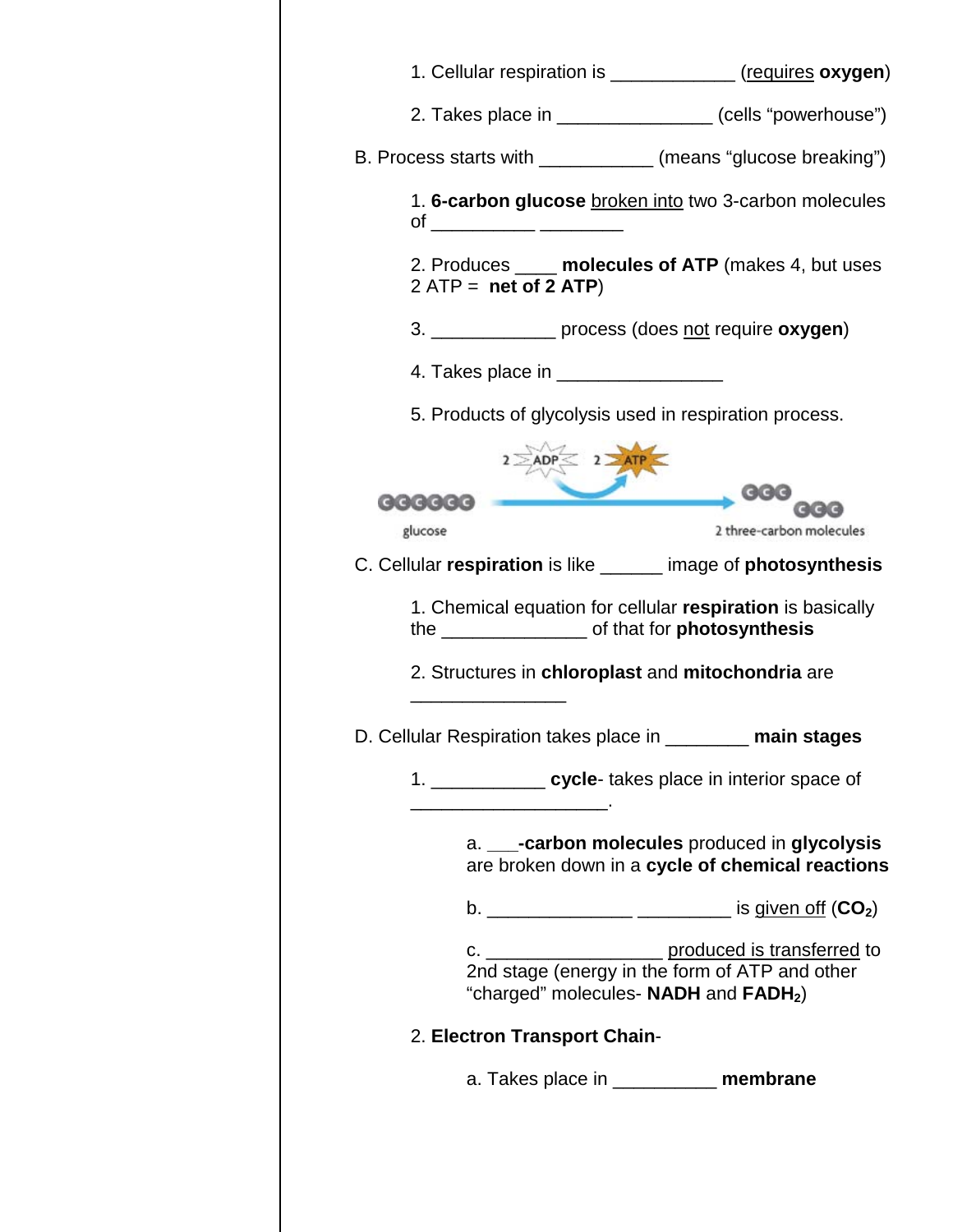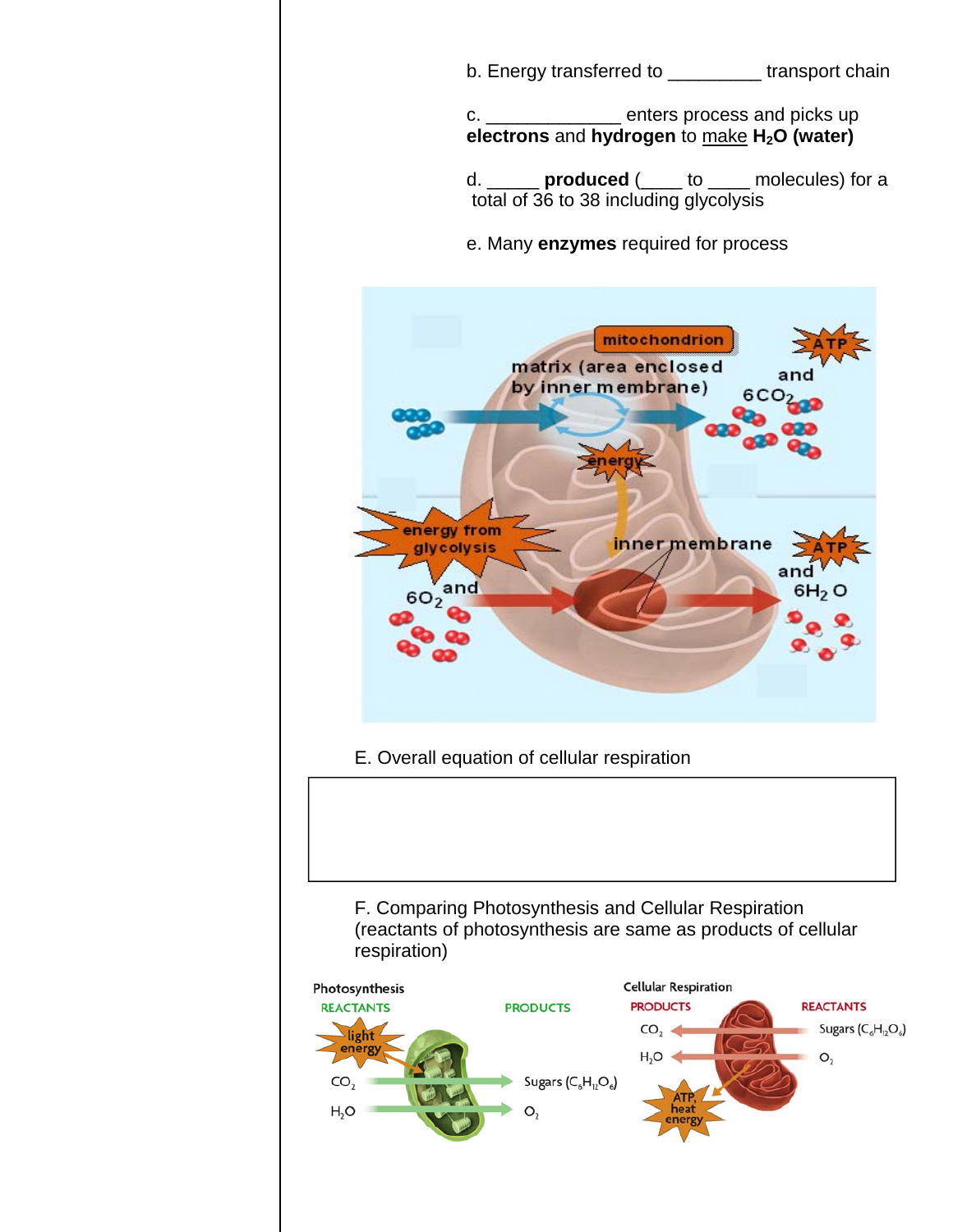